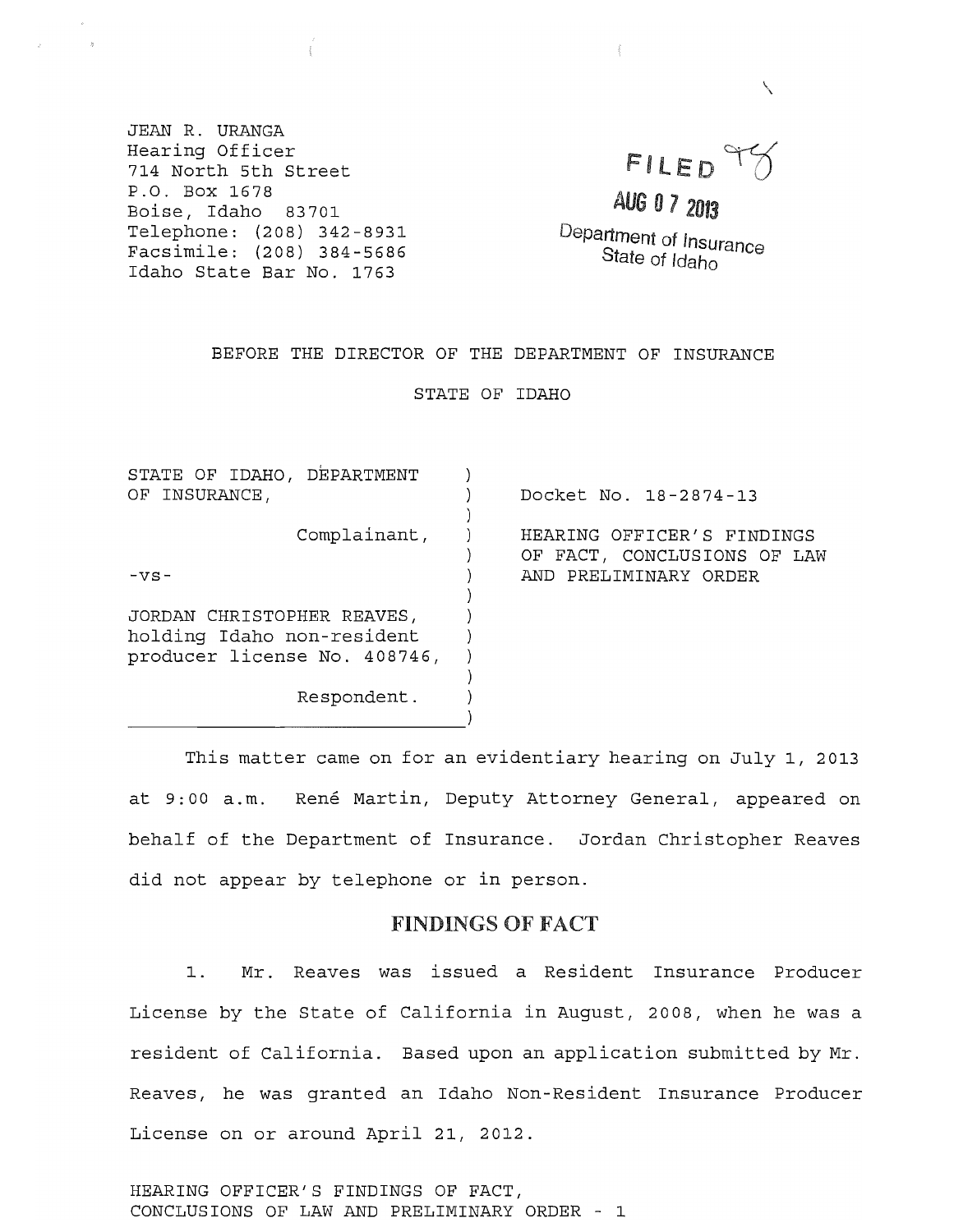2. When that license was issued, Mr. Reaves was in good standing in the State of California.

3. On October 9, 2012, Mr. Reaves received a "Letter of Clearance" from the California Department of Insurance advising that Mr. Reaves was moving from California to another state. The Letter of Clearance indicated Mr. Reaves was in good standing with the State of California and was cleared by the California Insurance Regulator to become licensed in a new state.

4. On December 12, 2012, Mr. Reaves filed an application with the Idaho Department of Insurance for an Idaho Resident Insurance Producer License. Mr. Reaves listed an Idaho address as his place of residence. He failed to pay the application fee and failed to respond to various requests from the Department for information about his status. Consequently, he was not issued an Idaho Resident Insurance Producer License.

5. Nonetheless, Mr. Reaves continued to hold a Non-Resident Insurance Producer License.

6. Pursuant to Idaho Code §41-1009(1) (a), Mr. Reaves is no longer qualified to hold an Idaho Non-Resident Insurance Producer License since he now resides in the State of Idaho.

7. On or around June 12, 2013, the Department sent copies of the Motion for Order to Show Cause and Memorandum; Order to Show Cause and , Notice of Appointment of Hearing Officer and Notice of Hearing and Affidavit of Lisa Tordjman to Mr. Reaves at his listed address of Park Meadow Way, Apt. 308, Boise, Idaho, and to his previous employers, State Farm Fire and Casualty Company, State

HEARING OFFICER'S FINDINGS OF FACT, CONCLUSIONS OF LAW AND PRELIMINARY ORDER - 2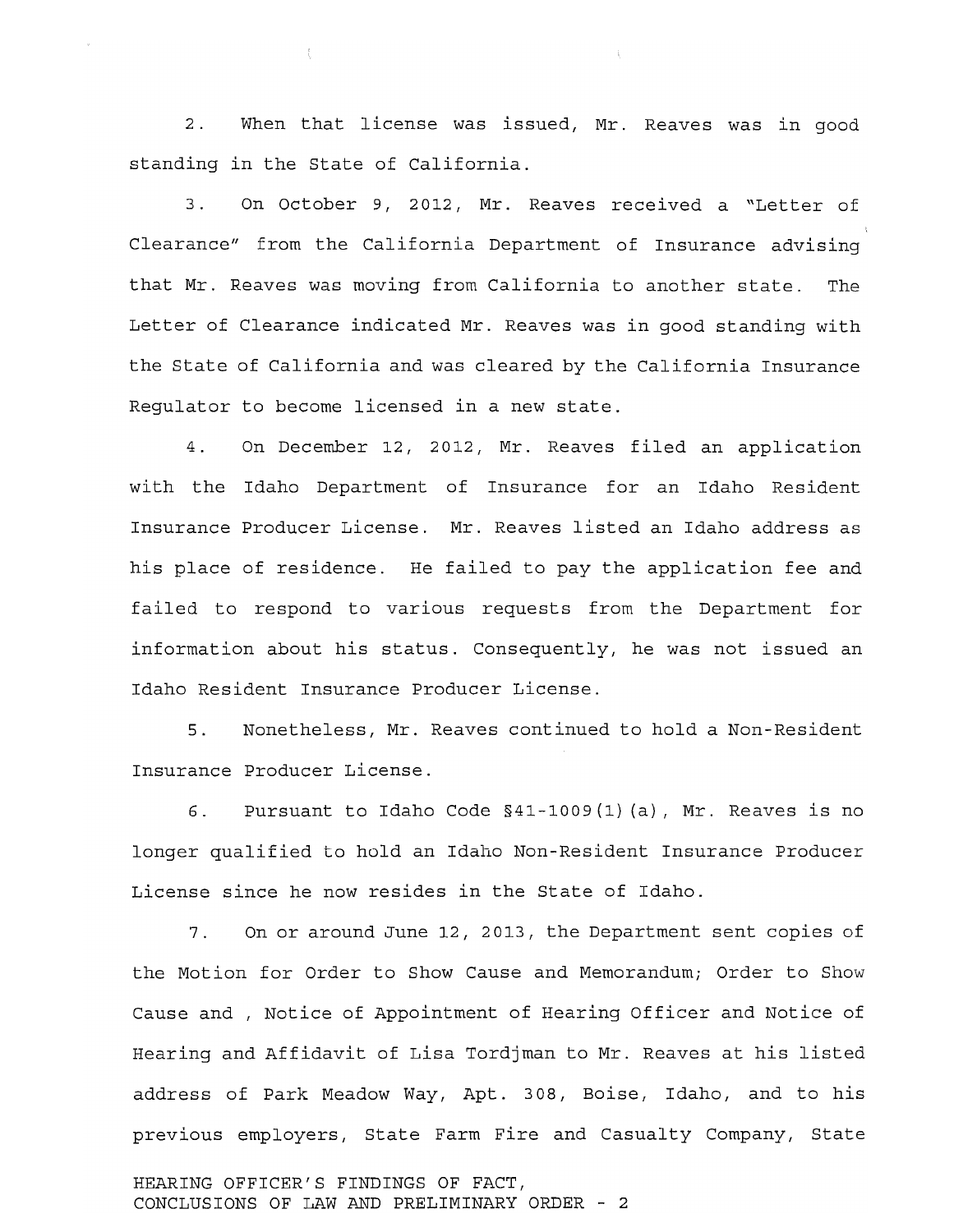Farm Life Insurance Company, state Farm Mutual Automobile Insurance Company and Time Insurance Company. The Motion for Order to Show Cause and Memorandum in Support thereof and Affidavit of Lisa Tordjman were sent June 14, 2013.

8. Letters mailed to Mr. Reaves at the Park Meadow Way address were both returned undeliverable. All of the pleadings were then sent to his listed business address at 3210 E. Chinden Blvd., Eagle, Idaho on June 14, 2013. That letter was sent certified mail and return receipt requested. The first class mail was not returned.

9. In addition, all of the pleadings were sent to two email addresses provided by Mr. Reaves. Mr. Reaves personally contacted the Deputy Attorney General in response to the emails and indicated his knowledge of the scheduled hearing date. The Hearing Officer is satisfied that Mr. Reaves did have notice of the pending hearing.

10. Mr. Reaves failed to appear at the hearing and has provided no response to the pleadings.

11. Since Mr. Reaves is currently a resident of the State of Idaho, he is not qualified to continue to hold a Non-Resident Insurance Producer License.

## CONCLUSIONS OF LAW

12. Pursuant to Idaho Code §41-1016 (1) (b), the Department of Insurance has the authority and grounds to revoke Mr. Reaves Idaho Non-Resident Insurance Producer License.

HEARING OFFICER'S FINDINGS OF FACT, CONCLUSIONS OF LAW AND PRELIMINARY ORDER - 3